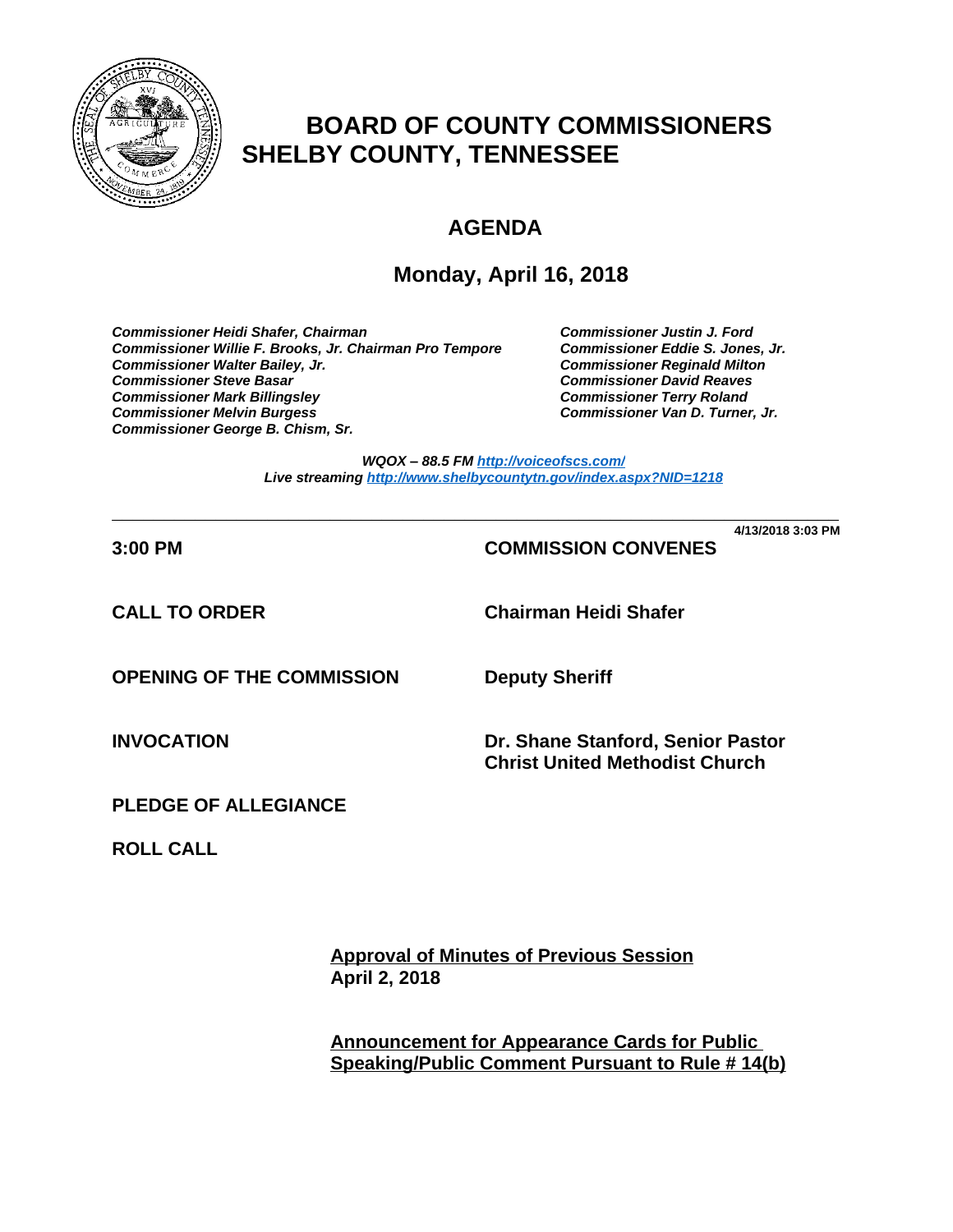## *C O N S E N T A G E N D A*

## **Resolutions of Memorial, Sympathy and Commendation**

**1. Resolution honoring the Fifth Annual Memphis Cup of Nations and Family Festival. Sponsored by Commissioner Mark Billingsley.**

#### **Zoning and Subdivisions**

**Reports and/or Resolutions for Standing Committees**

- **2. A resolution to approve an Interlocal Agreement between Shelby County Government and the City of Lakeland to render aid to the other as needed for firefighting, rescue, emergency medical, or related technical support services and authorizing the Shelby County Mayor to execute said contract. There is no cost for this Interlocal Agreement. Sponsored by Commissioner David Reaves.**
- **3. Resolution approving a contract with Barnes & Brower, Inc., in the amount of \$909,044.00 and \$50,000.00 for an extra work allowance for a total amount not to exceed \$959,044.00 for a contract term of 150 calendar days from the notice to proceed for construction of the Wolf River Greenway Trail Phase 8 segment of the National Resilience Disaster Grant. This item requires an expenditure of FY 2018 Resilience Grant Funds in the amount of \$959,044.00. Sponsored by Commissioner David Reaves.**

**BAILEY Acting Chairman, Public Works Committee**

**BAILEY Acting Chairman, Public Works Committee**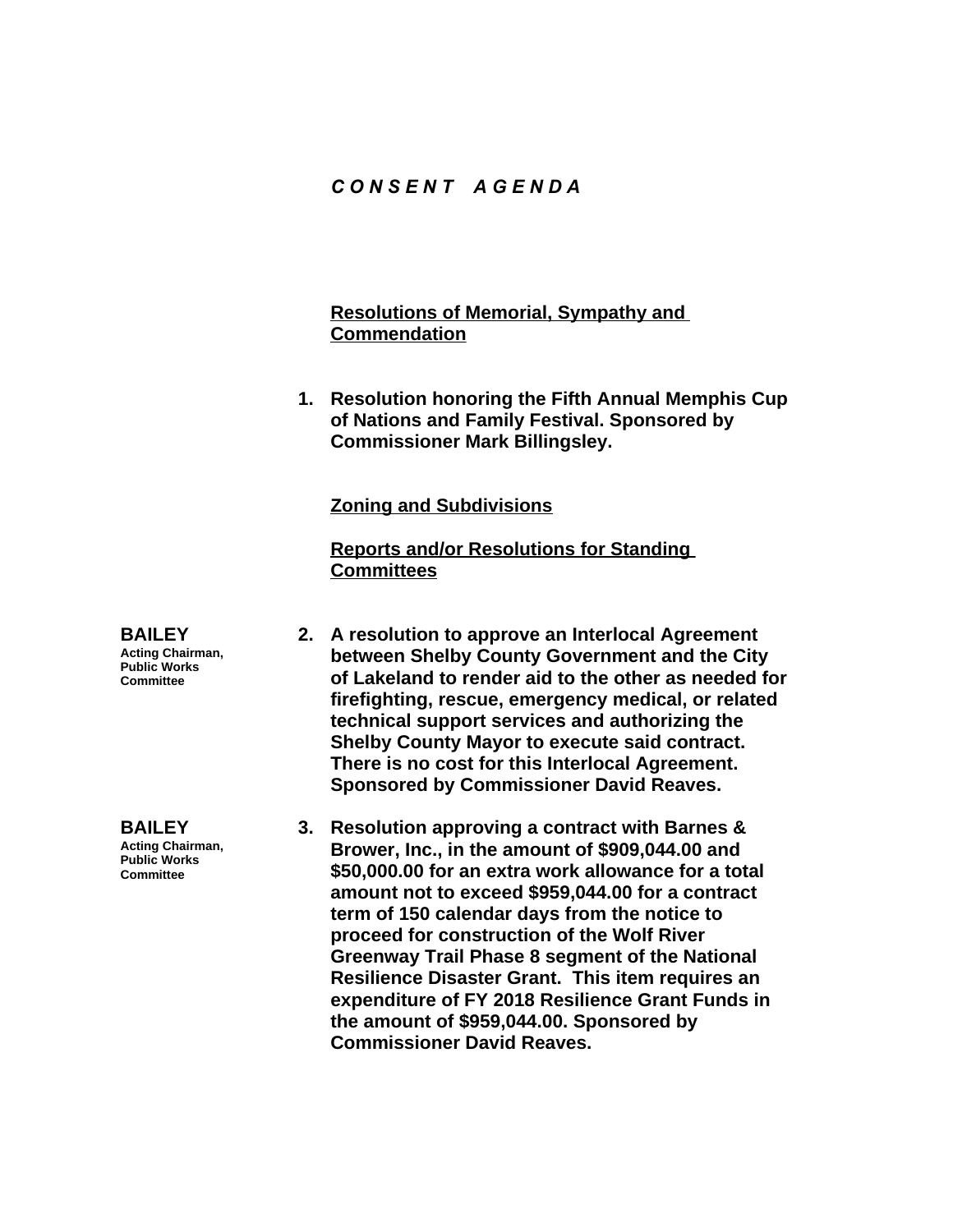**BILLINGSLEY Chairman, Law Enforcement, Corrections & Courts Committee**

**BILLINGSLEY Chairman, Law Enforcement, Corrections & Courts Committee**

**BROOKS Chairman, Economic Development & Tourism Committee**

**BILLINGSLEY Vice Chairman, General Government Committee**

**MILTON Acting Chairman, Delinquent Tax Property Committee**

- **4. Resolution to approve the purchase of a Focus S350 laser scanner system from Faro Technologies Inc., for the Shelby County Sheriff's Office in an amount not to exceed \$76,741.70. This item requires the expenditure of Shelby County General Operating Funds in an amount not to exceed \$76,741.70. Sponsored by Commissioner Mark Billingsley.**
- **5. Resolution approving the purchase of emergency equipment from Fleet Safety Equipment Incorporated on behalf of the Shelby County Sheriff's Office. This item requires the expenditure of County General Funds in an amount not to exceed \$124,142.25. Sponsored by Commissioner Mark Billingsley.**
- **6. Resolution approving the Fiscal Year (FY) 2019 Operating Budget of the Downtown Memphis Commission. Sponsored by Commissioner Willie Brooks.**
- **7. Resolution approving the Election of Notaries Public for appointment and/or reappointment for Shelby County, Tennessee. Sponsored by Commissioner Melvin Burgess.**
- **8. Resolution approving the sale of fifty four County owned delinquent tax parcels, acquired from various Shelby County tax sales, to identified purchasers at various prices collectively totaling \$86,055.00, pursuant to the sale provisions of Tennessee Code Annotated, Section 67-5-2507, and authorizing the Shelby County Mayor to execute quit claim deeds. Sponsored by Commissioner Melvin Burgess.**

**Approval of the Consent Agenda**

*R E G U L A R A G E N D A*

**Elections, Appointments, and Confirmations**